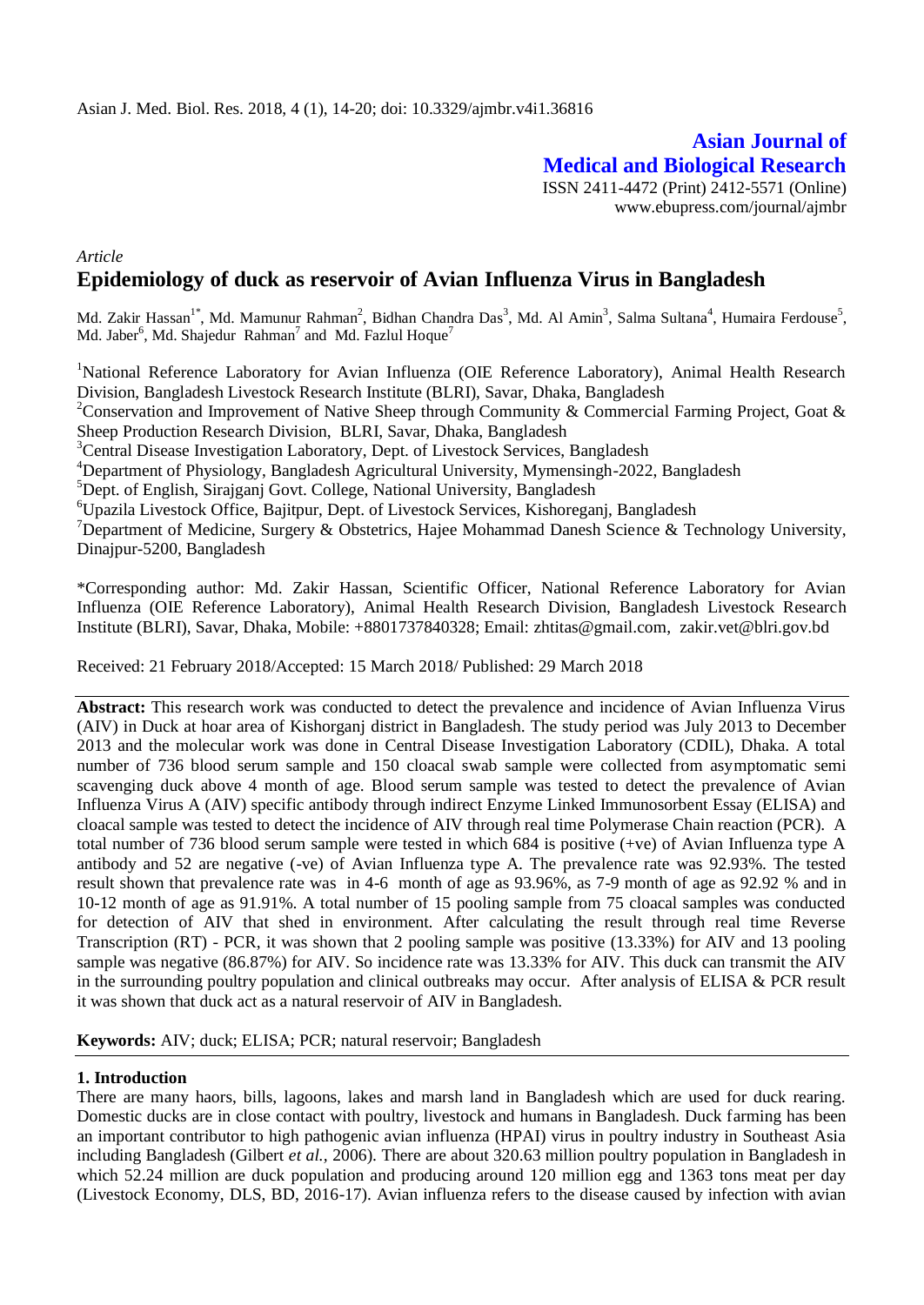(bird) influenza (flu) Type A viruses. These viruses occur naturally among wild aquatic birds worldwide and can infect domestic poultry and other birds. Influenza viruses hold under the family of Orthomyxoviridae and there are four types of influenza viruses: [A, B, C and D.](https://www.cdc.gov/flu/about/viruses/types.htm) Wild aquatic birds and free ranging domestic ducks are the natural hosts for influenza type A viruses. Influenza A viruses are divided into two subtypes on the basis of two proteins on the surface of the virus: [Hemagglutinin \(HA\) and Neuraminidase \(NA\)](http://www.cdc.gov/flu/images/virus/fluvirus-antigentic-characterization-large.jpg) (CDC, 2017). The first outbreaks of avian influenza virus were occurred in poultry and wildlife in 2003 in China. In Bangladesh first outbreak in poultry was declared through Government on 22 March 2007 from Animal Health Research Division, Bangladesh Livestock Research Institute (BLRI), Savar, Dhaka (2nd National Avian and Pandemic Influenza Preparedness and Response Plan, Bangladesh 2009-2011). Wild aquatic birds, under the order of Anseriformes (ducks and geese) and Charadriiformes (gulls and shorebirds), are the natural reservoir of all influenza A viruses (Fouchier *et al.,* 2003). Ducks are the natural reservoir of influenza A virus and play the main role for H5N1 and serve as re-assortment vessels for-emerging new subtypes of AIV between birds to human (Khatun *et al*., 2013). Asymptomatic Ducks play a complex and vital role in the biology of AIV and can shed to the environment through faeces (Songserm *et al.,* 2006). Avian influenza A viruses are very contagious viruses can sicken and even kill certain domesticated bird species including chickens, ducks, and turkeys (Alam *et al.,* 2010). Infected birds can shed avian influenza A viruses in their saliva, nasal secretions, and feces (Giasuddin *et al.,* 2011). On the basis of importance of duck in maintenance of AIV in the environment the objectives of the research work was to detect the prevalence and incidence of Avian Influenza Virus (AIV) in Duck at hoar area of Kishorganj district in Bangladesh.

### **2. Materials and Methods**

### **2.1. Study area**

On the basis of duck population samples were collected from hoar area at Kishoreganj District of Bangladesh.

#### **2.2. Sample Collection**

There were 736 blood serum samples and 150 cloacal sample was collected from asymptomatic semiscavenzing duck population from July 2013 to December 2013. Blood samples were collected randomly and aseptically from duck. About 2 to 2.5 ml of blood sample was taken from each duck from wing vein using sterile 3 ml disposable plastic syringe without anticoagulant and were kept in flask containing ice pack. Cloacal sample was collected by using cotton swabs form the vent of duck. The sterilized cotton swab was introduce through the cloaca, gently rubbing and remain in VTM media after broken the wooden shaft. The Cotton swabs with Virus Transport Media (VTM) were stored in ice back containing cool box.

#### **2.3. Separation of serum from blood samples**

After collection of blood sample was allowed to  $45^{\circ}$  angles around 1 hour for clotting. After clotting, serum was separated into eppendorf tube, numbering and packaging was done and stored in ice back containing cool box.After collection of blood sera and cloacal sample were carried to the Central Disease Investigation Laboratory (CDIL) , 48 Kazi -Alauddin Road, Dhaka -1000, Bangladesh. Then the serum and cloacal sample was strored at  $-80^{\circ}$ C for further activity.

# **2.4. Sample preparation for molecular study**

After collection of sera and cloacal sample from  $-80^{\circ}$ C temperature, it was allowed to at room temperature (25- $26^0$ C). Then serum sample was decanted in centrifuge tube and centrifuge at 2,500 rpm for 5 minutes for more clear serum separation. These sera sample was allowed to indirect ELISA for detection of avian influenza type A virus specific antibody and cloacal sample was allowed to pooling to detect incidence of AIV type A by real time PCR.

# **2.5. Indirect ELISA for AIV type A specific antibody**

The avian influenza virus antibody test ELISA kit was measure the amount of antibody to AIV in the serum of duck. 96-well polystyrene Microtitre plates were pre-coated with AI viral antigen. Al specific antibody forms a complex with the coated antigen. The sera samples were subjected to indirect ELISA using commercial AIV Antibody Test Kit, ELISA (IDEXX AL Multi S-Screen Test Kit, US) as per manufacturer's instructions. All supplied reagent and chemical in AI ELISA test kit was came to  $18{\text -}26^{\circ}$ C temperature and mixed gently inverting and swirling was done. Antigen coated plate was recorded in sample position. A 100 μl of undiluted positive control (containing high percentage of avian Influenza Type A antibody) was dispensed into AIV ELISA wells A1 and B1. A 100 μl of undiluted negative control (containing RNA free water) was dispensed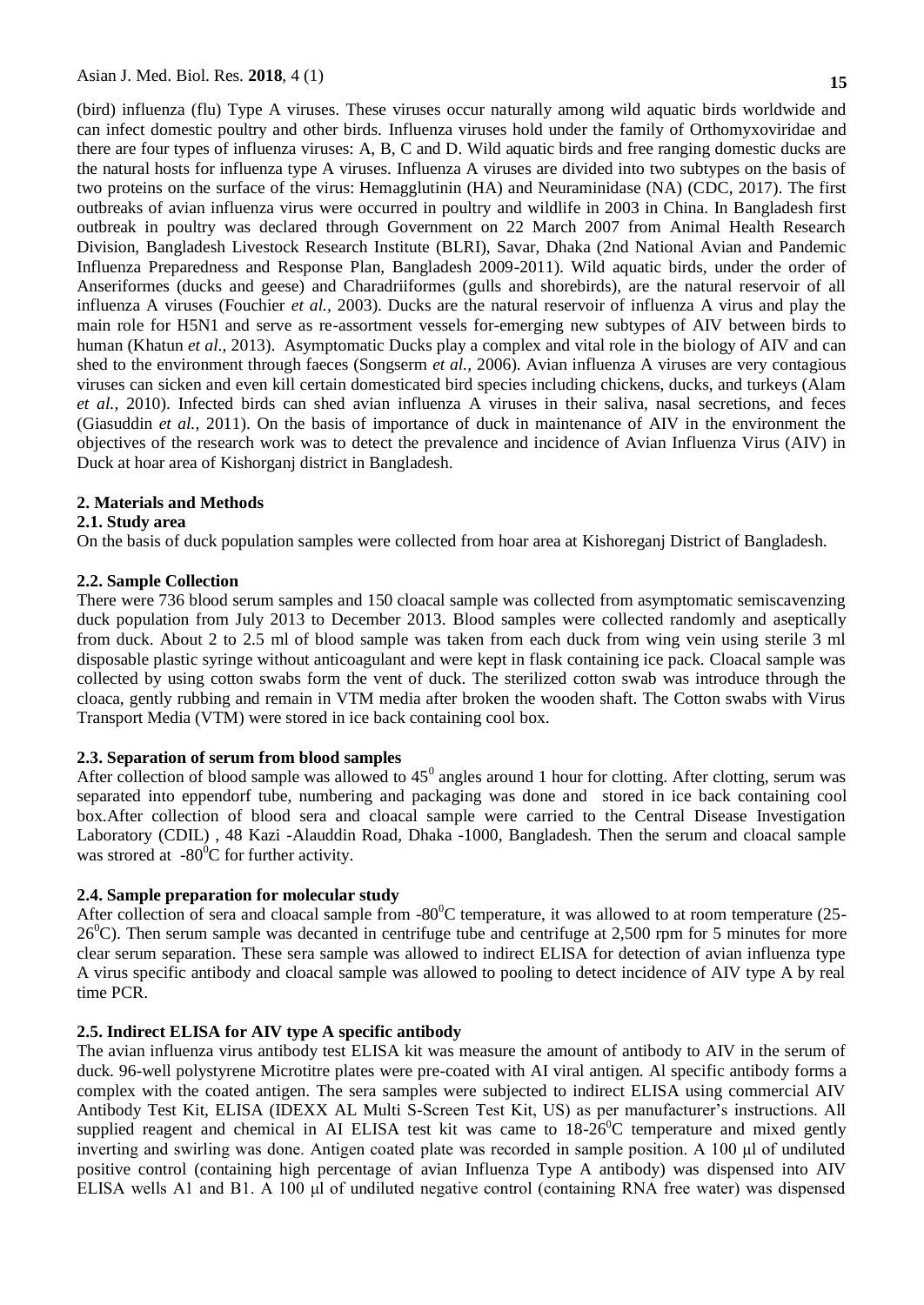into AIV ELISA wells C1 and D1. Controls were ready to use; no dilution was required for each plate.. Controls were ready to use; no dilution was required for each plate. After dispensing 100 μl of each diluted sample into the appropriate wells, it was then incubated at 18 -26°C temperature for 60 minutes. The liquid contents of all wells were aspirated into the supplied wash solution. Each well was washed with approximately 350 μl of detergent buffered wash solution three times. Plate drying was avoided between plate washings and prior to the addition of conjugate reagent. 100 μl of enzyme labelled antigens conjugate was dispensed into each well. Then it was incubated at 18 -26°C temperature for 30 minutes. Each well was washed with approximately 350 μl of detergent buffered wash solution three times. 100 μl of peroxidase substrate solution was dispensed into each test plate well. Then it was incubated at room at 18 -26°C temperature for 30 minutes. 100 μl of stop solution was dispensed into each well of the test plate to stop the enzyme- substrate reaction and thereby the color development. A yellow color was developed in positive case of anti- AIV antibody in the sample. The intensity of color developed was measured by determination of OD (optical density) value of tested samples using an ELISA reader at 650 nm filter and the result was calculated by the following calculations.

So Prevalence of Avian Influenza type A in Duck = Total Number of Positive Case x 100% Total Number of Tested Sample

### **2.6. Calculations**

Negative Control mean (NCX)=  $NCI A (650) + NC2 A (650)$  2 Positive Control mean  $(PCx) = PCA A (650) + PCA A (650)$  2 S/N Ratio =  $\text{Sample } X \land (650)$ NCX<sub>NCX</sub>

#### **2.7. Data Management**

xChekPlus\* software was used to AIV specific antibody ELISA data management. These xChekPlus software was interfaced to read the plate and send the optical densities to the computer and calculate the results were done.

#### **2.8. Result interpretation for ELISA**

Samples with an S/N Ratio >0.50 were considered negative for the presence of Al antibodies Samples with S/N values <0.50 were considered Al antibody positive. Heat inactivation of samples may adversely affect results was avoided.

# **2.9. Real Time RT-PCR**

# **2.9.1. Preparation of sample**

Total sample of cloacal sample was 150. Each 10 samples were mixed for pooling. AIV is a viral RNA, so Reverse Transcriptase Polymerase Chain Reaction (Real time RT- PCR) technique was used to detect the incidence of AIV. So total number of pooling sample was

# **2.9.2. RNA Extraction**

ANIGEN (king Fisher Mag Max-96 Total RNA) Isolation Protocol was used for extraction of viral RNA. 150 μl of pooling cloacal sample and 250 μl binding buffer -1 were taken, vortexing for 15 second and incubated for 10 min at 25-26  $\rm{^0C}$  temperature. Then 350 µl binding buffer -2 was added and mixed properly by vortexing. Spin column was placed in a provided 2 ml collection tube and loading was done in the spin column and centrifuge at 13000 RPM for 1 min. The solution was discarded in collection tube and placed in the spin column. Again 500 µl of washing buffer 1 was taken to spin column and centrifuge for 1 min. at 13000 rpm. Then the solution was discarded in the spin column. 500 µl of washing buffer 2 was taken to column and centrifuge for 1 minute at 13000 rpm. Then the solution was discarded in collection tube and placed the column back to 2 ml collection tube and centrifuge for 1 minute at 13000 rpm. The column was placed in a RNAse -free 1.5 ml tube and add 30 ul of elution buffer. Then incubation was done at  $25{\text -}26^\circ$ C temperature for 1 minute at 13000 rpm and stored the RNA product at -20  $^{0}$ C. rRT-PCR primer and probe sequences of AIV type A was used for M gene (Table 1).This RNA product was mixed in master mixture preparation (25 µl) for real time RT- PCR (Table 2). A collection tube was taken and mixed all the common ingredients**.** Sample tube arrangement was done on PCR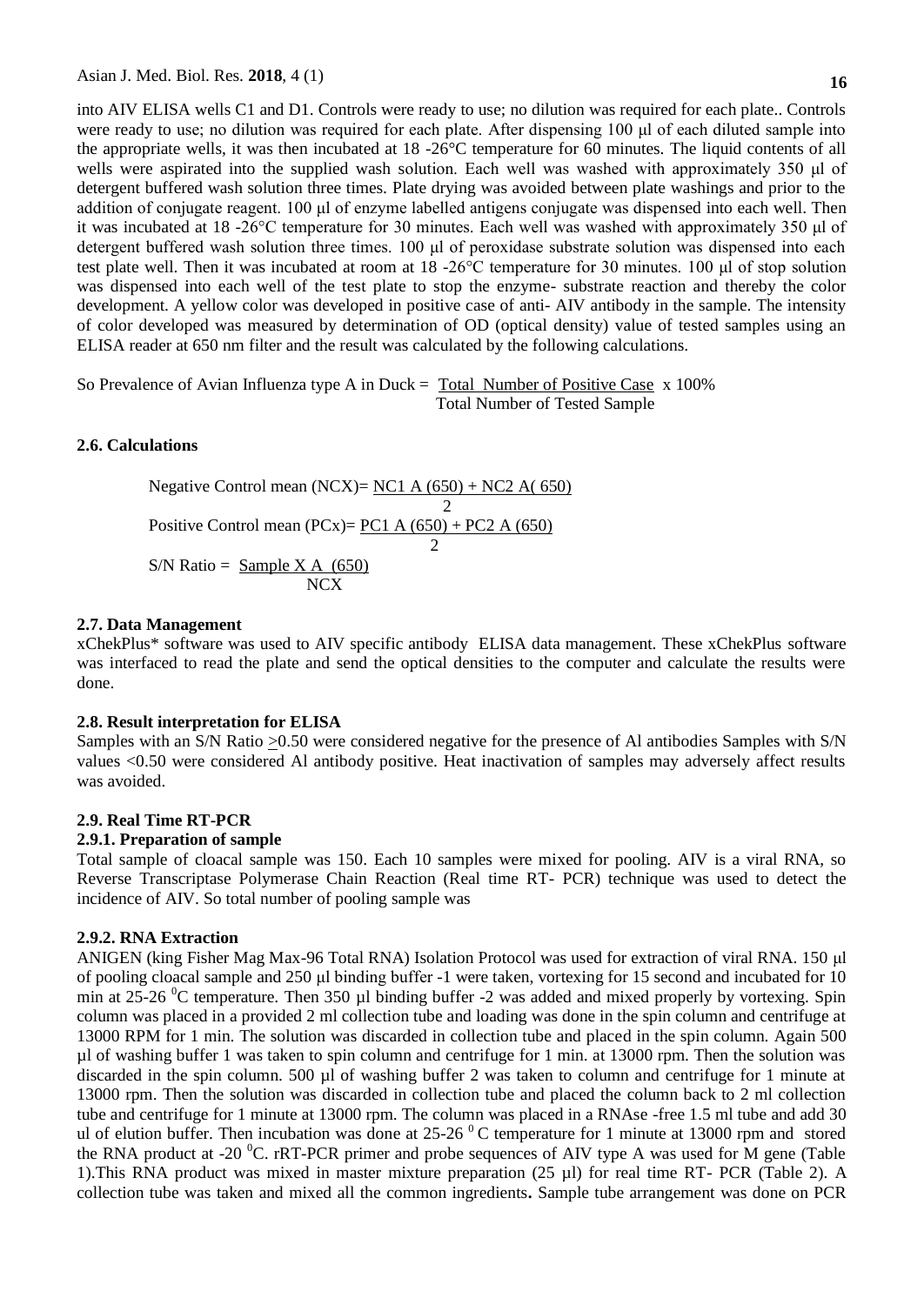**17**

machine and maintained Thermal Profile and Primer Probe Sequence. To detect the incidence of AIV two RNA positive controls and one negative control was used. For real time RT- PCR iQ5.exe (v2.1.94.617) (OS-Microsoft Windows NT5.1.2600.0. Service Pack 3, CLR-1.1.4322.573, Culture-en-US was used. Thermal profile was 45.0 °C for 60 minutes at 1<sup>st</sup> step, 95 °C for 60 minutes in  $2^{nd}$  step, 94 °C 30 minutes in 3<sup>rd</sup> step and  $60<sup>0</sup>$  C for 30 minutes in 4<sup>th</sup> step. PCR Base Line Subtracted Curve Fit Data (PCR Quantification) data was shown in Figure 1. Among the PCR arrangement G3 and H3 were positive control, and A4 was negative control. Auto calculated threshold value was 66.98 and user defined threshold value was 66.98. C<sub>t</sub> values are inversed to the amount of nucleic acid that was present in the pooling sample. In positive control G3 and H3,  $C<sub>t</sub>$  values were 17.90 and 31.59 and in negative control A4,  $C<sub>t</sub>$  values were Nil. In tested sample B2 & B3 is positive result (+ve),  $C_t$  values were 30.79 and 31.10. On the other hand other pooling sample shown negative and the  $C_t$  values were above 32.00 for avian influenza viral RNA (Figure 1).

# **3. Results and Discussion**

The presence of antibody of Avian Influenza type A in duck was estimated through commercial AIV Antibody Test Kit, ELISA (IDEXX AL Multi S-Screen Test Kit, US) per manufacturer's instructions. Total number of 736 blood serum sample were tested in which 684 is positive (+ve) of Avian Influenza type A antibody and 52 are negative (-ve) of Avian Influenza type A. The prevalence rate was 92.93%, it is a higher rate due to duck remain in flock condition and haor water act as high contamination source and thus duck act as natural reservoir host for Avian Influenza type A (Showing in table 3). This might be that the ducks were exposed to natural infections with low virulent AIV, as wild and domestic ducks are potent carriers of the virus. (Vander *et al.*, 2003). This result also similar to the result of Zakir *et al.*, 2015 that was 90.21%.The test result shown that highest prevalence rate was in 4-6 month of age as 93.96%, as 7-9 month of age as 92.92 % and in 10-12 month of age as 91.91% (Shown in Table 3). Antibody against Avian influenza may be found at any age (OIE, 2003) of birds. Waterfowl are the natural reservoir of avian influenza viruses and ducks may play a role in the maintenance of avian influenza type A (Zakir *et al.*, 2015). The prevalence of AIV type A antibody was 92.91% which were higher rate than Khatun et al. (2013). The domestic duck may get infection from village sided river where the wild water birds are mixed together (Senne *et al*. 2003). ANIGEN (king Fisher Mag Max-96 Total RNA) Isolation Protocol was used for extraction of viral RNA and proceed to real time RT-PCR for detection of AIV. Here conduction of 15 pooling sample from 75 cloacal sample for detection of AIV shed in environment. After calculating the result through real time RT- PCR iQ5.exe (v2.1.94.617) software it was shown that 2 pooling sample was positive (13.33%) for AIV and 13 pooling sample was negative(86.87%) for AIV (Shown in Figure 1  $\&$  2). So incidence rate was 13.33% for AIV. After calculating the PCR positive result it was seen that Avian Influenza Virus type A antibody containing duck shed avian influenza virus in the environment through faeces, although the duck were clinically asymptomatic. This result also similar to the result of Zakir *et al.*, 2015. The overall incidence of avian influenza type A was 13.33% which was slightly lower than the result of Khatun *et al.* (2013) that was 22.05% for swab samples in ducks. Avian Influenza Virus can remain in the environment and has possibility to infect surrounding poultry and other birds (Islam *et al.,* 2011). In Bangladesh millions of migratory waterfowls were found during winter season surrounding the haor and marsh area. Ducks and migratory bird are asymptomatically infected with AIV during sharing the same water bodies. This factor may contribute to the infection to the native and commercial poultry industry (Alexander, 2003; De Marco *et al.,* 2003). This result also revealed that migratory birds and domestic ducks in haor area played an important role in the emergence novel genotype of highly pathogenic avian influenza virus (AIV) (Barman *et al*., 2017). Ducks are the natural reservoir of influenza A virus (Khatun *et al*., 2013) that strongly support this research work.

| Table 1. Showing the rRT-PCR primer and probe sequences of AIV type A. |
|------------------------------------------------------------------------|
|------------------------------------------------------------------------|

| Primer/probe name | Sequence                                    | Reference                     |
|-------------------|---------------------------------------------|-------------------------------|
| $M+25$            | 5'-AGA TGA GTC TTC TAA CCG AGG TCG-3'       | Spackman et al. (2003)        |
| $M-124$           | 5'-TGC AAA AAC ATC TTC AAG TCT CTG-3'       | Spackman <i>et al.</i> (2003) |
| $M+64$            | 5'- FAM-TCA GGC CCC CTC AAA GCC GA-TAMRA-3' | Spackman <i>et al.</i> (2003) |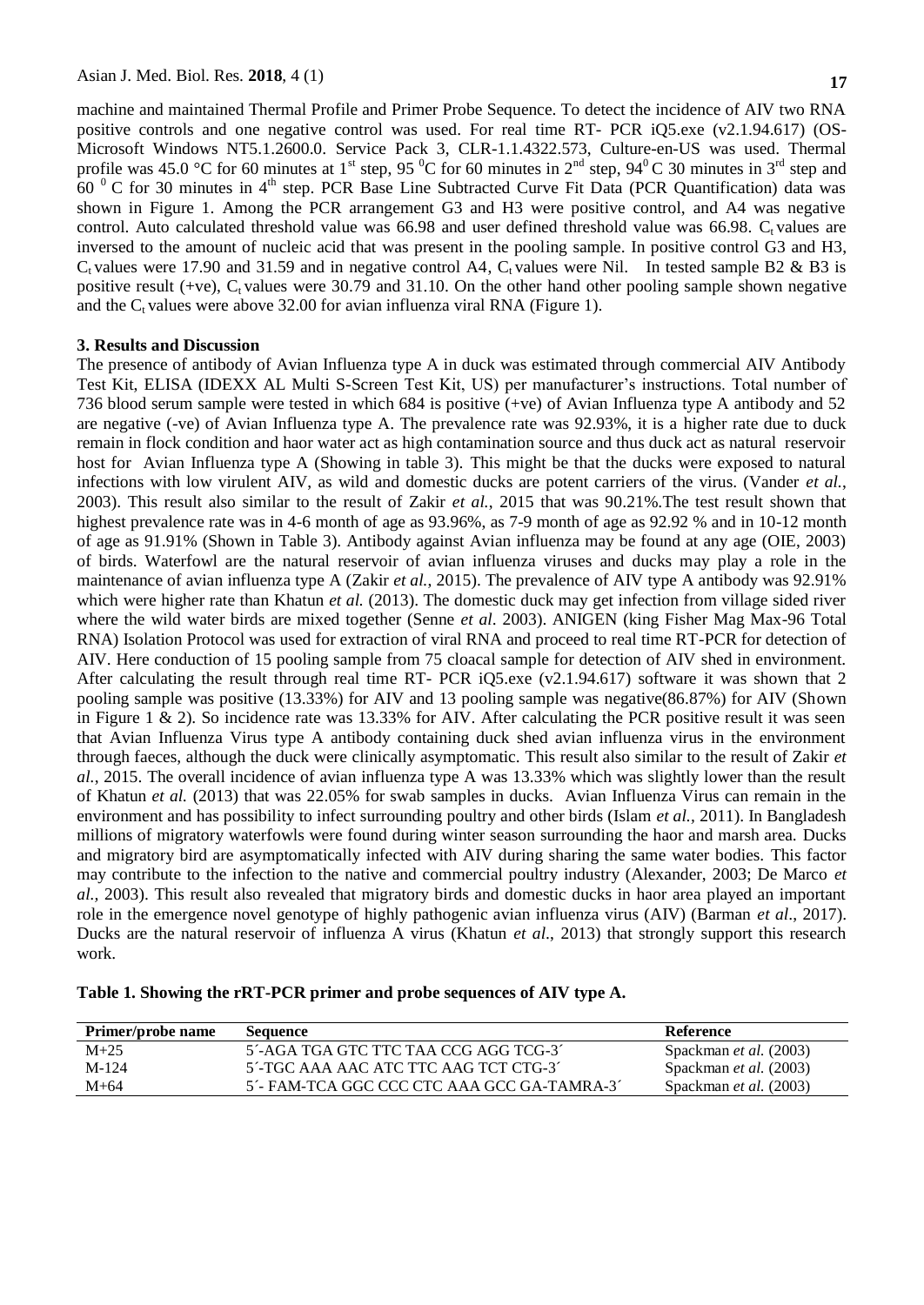# **Table 2. Showing the ingredients for Master Mix Preparation.**

| <b>Volume</b> reaction |
|------------------------|
| $12.5 \mu l$           |
| $0.5 \mu l$            |
| $0.5 \mu l$            |
| $0.5 \mu l$            |
| $1.0 \mu l$            |
| $2.0 \mu l$            |
| $8.0 \mu l$            |
| $25 \mu$               |
|                        |

# **Table 3. Showing the prevalence of AIV type A in duck.**

| Age           | <b>Total Sample</b> | <b>Test</b>     | <b>Percentage</b> | оf | <b>Test Negative</b> | <b>Percentage</b> | of |
|---------------|---------------------|-----------------|-------------------|----|----------------------|-------------------|----|
|               |                     | $Positive(+ve)$ | <b>Positive</b>   |    | (-ve)                | <b>Negative</b>   |    |
| 4-6 Month     | 310                 | 291             | 93.96             |    | 19                   | 6.04              |    |
| 7-9 Month     | 224                 | 208             | 92.92             |    | 16                   | 7.08              |    |
| $10-12$ Month | 202                 | 185             | 91.91             |    |                      | 8.08              |    |
| <b>Total</b>  | 736                 | 684             | 92.93             |    | 52                   | 7.07              |    |



**Figure 1. Showing the PCR Quantification data.**



**Figure 2. Showing the incidence of AIV in duck.**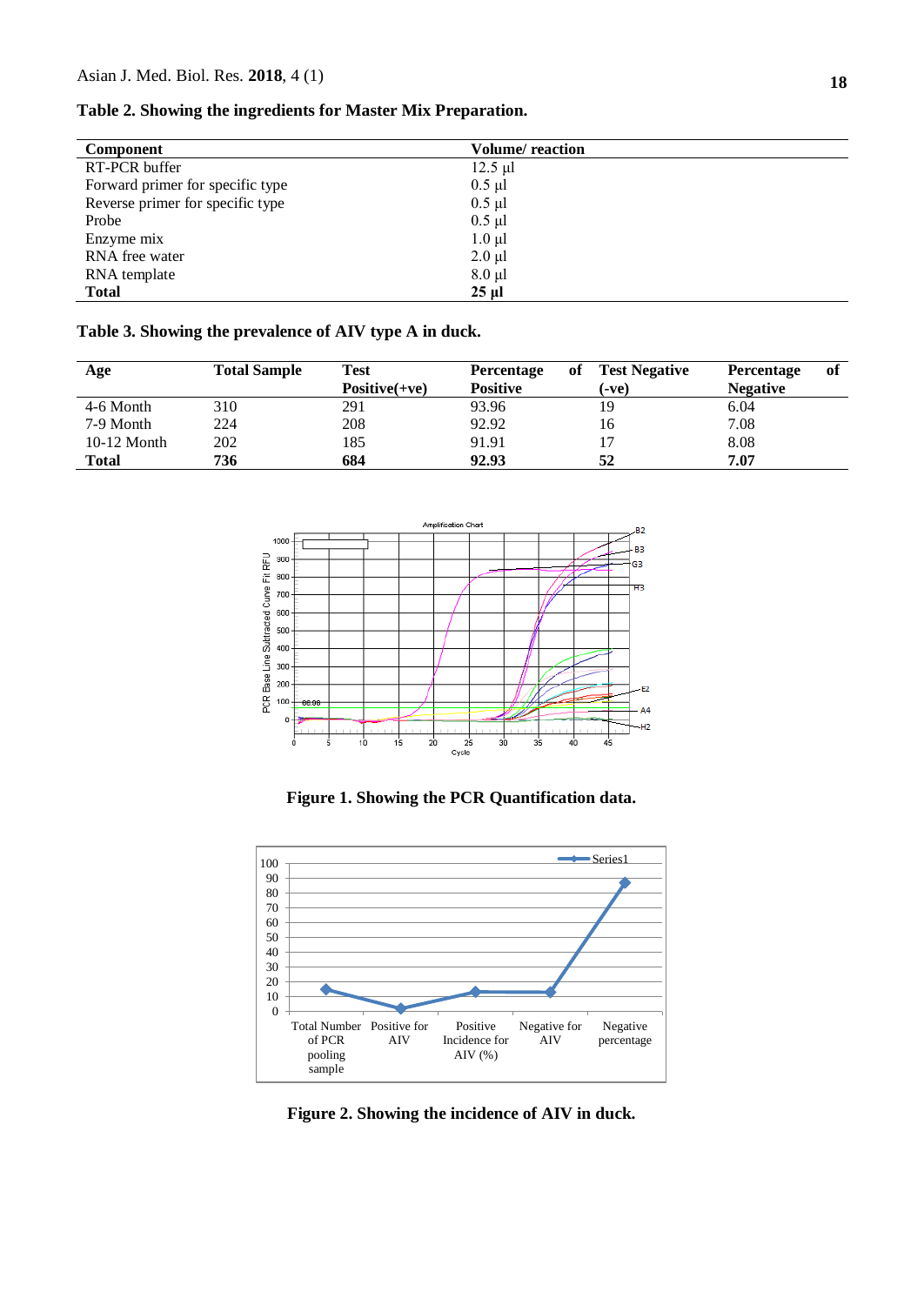



**Figure 3. ELISA kit (ELISA well) after using TMB substrate. Figure 4. Master mix preparation in BSL-2 cabinet.**

### **4. Conclusions**

We can say that duck acts as natural reservoir for Avian influenza virus (AIV) type A in Bangladesh. Ducks are natural free ranging birds that moved in marshy environment and infected with AIV asymptomatically but also shed AIV in the environment. Haor area and ducks are ecologically significant for the epidemiology of Avian Influenza virus in Bangladesh.

#### **Acknowledgements**

We would like express our gratitude to Central Disease Investigation Laboratory (CDIL), 48 Kazi Alauddin Road to execute this research work.

#### **Conflict of interest**

None to declare.

#### **References**

- Alam J, M Giasuddin, MA Samad and MJFA Taimur, 2010. Recent evidence of Avian Influenza in Bangladesh: a review. Worlds Poult. Sci. J., 66: 455-464.
- Alexander F, 2003. Report on avian influenza in the Eastern Hemisphere during. Avian Dis*.*, 47: 792-797.
- Avian influenza in Birds, 2017. [Centers for Disease Control and Prevention,](http://www.cdc.gov/) [National Center for Immunization](http://www.cdc.gov/ncird/index.html)  [and Respiratory Diseases \(NCIRD\)](http://www.cdc.gov/ncird/index.html)
- Avian Influenza, 2014. World organization for animal health (OIE). www.oie.int/fileadmin/Home/eng/ Animal Health in the World/docs/pdf/Disease cards/HPAI.pdf
- Barman S, AM Petkova, MK Hasan, S Akhtar, RE Shesheny, JCM Turner, J Franks, D Walker, J Seiler, K Friedman, L Kercher, T Jeevan, D Darnell, G Kayali, LJ Engel, P McKenzie, S Krauss, RJ Webby, RG Webster and MM Feeroz, 2017. Role of domestic ducks in the emergence of a new genotype of highly pathogenic H5N1 avian influenza A viruses in Bangladesh. Emerging Microbes & Infections, 6: e72.
- Bingham J, DJ Green, S Lowther and J Klippe, 2009. Infection studies with two highly pathogenic avian influenza strains (Vietnamese and Indonesian) in Pekin ducks (Anas platyrhynchos), with particular reference to clinical disease, tissue tropism and viral shedding. Avian Pathol.*,* 38: 267-278.
- Fouchier RAM, V [Munster](https://scholar.google.com/citations?user=IajQB5MAAAAJ&hl=en&oi=sra) and A Wallensten, 2005. Characterization of a novel influenza A virus hemagglutinin subtype (H16) obtained from black-headed gulls. J. Virol., 79: 660-667.
- Gilbert M, P Chaitaweesup, T Parakamawongsa, S Premashthira, T Tiensin, W Kalpravidh and J Slingenbergh, 2006. Free-grazing ducks and highly pathogenic avian influenza, Thailand. Emerg. Infect. Dis., 12: 227- 234
- Hassan MZ, BC Das, MS Mahmud, MA Amin, MA Yousuf, M Jaber, SMSH Belal, MA Hasan, MR Karim, MS Rahman and MF Hoque, 2015. Seroprevalence and Detection of Avian Influenza Type A in Ducks at Nikli And Bajitpur Upazila of Bangladesh. Bangl. J. Vet. Med., 13: 11-17.
- Islam MZ, S Ahmed, SA Khan and MB Hossain, 2012. Significance of duck in the transmission of avian influenza virus. University Journal of Zoology, Rajshahi University, 30: 77-79.
- Khatun A, M Giasuddin, KM Islam, S Khanom, MA Samad, MR Islam and MM Rahman, 2013. Surveillance of avian influenza virus type A in semi-scavenging ducks in Bangladesh. BMC Veterinary Research, 9: 196.

Livestock Economy (2016-17), Department of Livestock Services, Bangladesh

Marco MAD, E Foni, L Campitelli and M Delogu*,* 2005. Influenza virus circulation in wild aquatic birds in Italy during H5N2 and H7N1 poultry epidemic periods (1998 to 2000). Avian Pathol.*,* 34: 480-485.